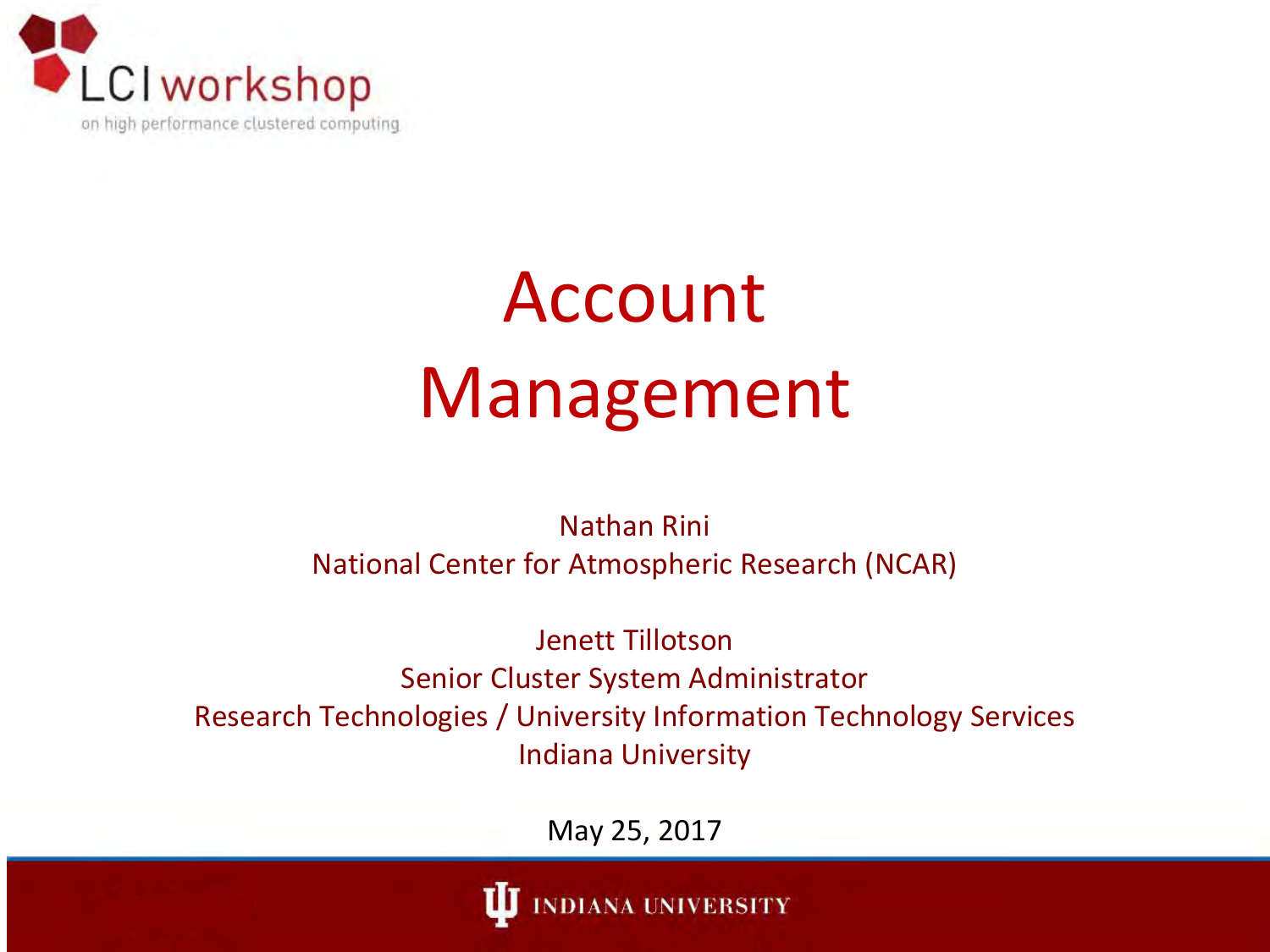

#### Access Control

#### **Authentication Authorization**





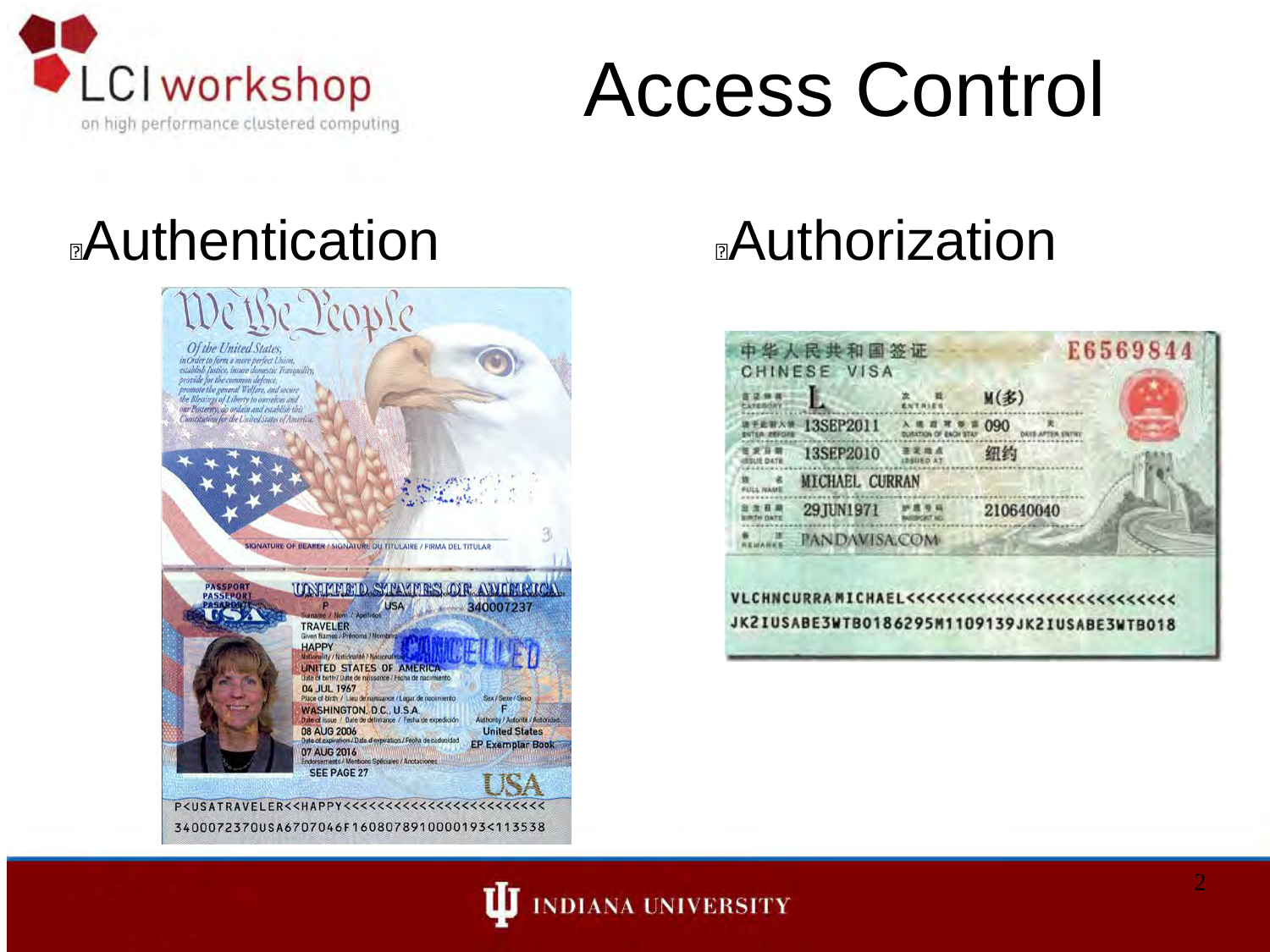

## Authorization or Who Can Access What?

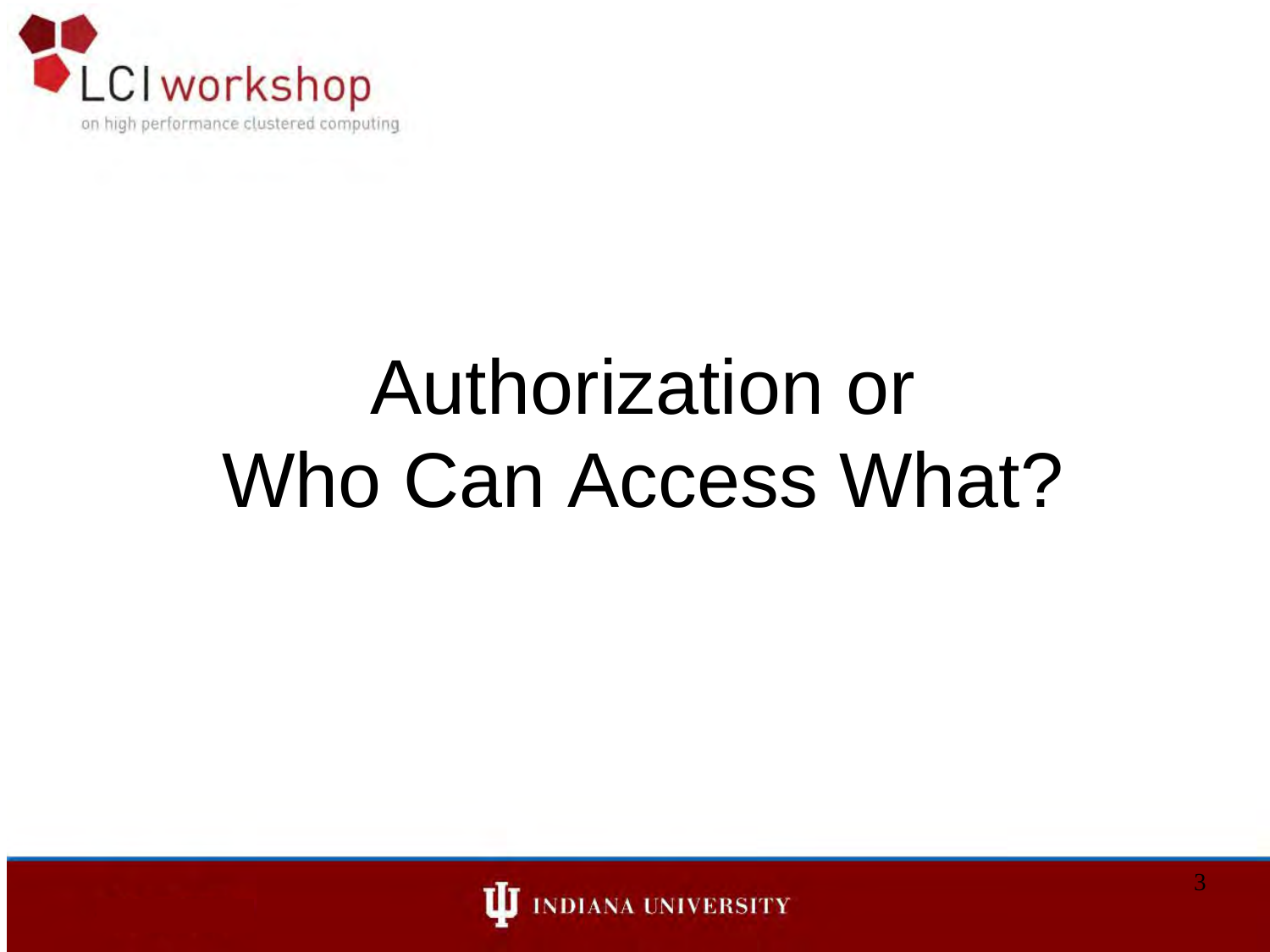

# Unix (Posix) Accounts

- User account
	- User identification (uid or username)
	- uidnumber
	- Default group identification number (gidnumber)
	- Password, Gecos, Home directory, Default shell
- Group entry
	- Group name
	- Group identification number (gidnumber)
	- Password, Uid list

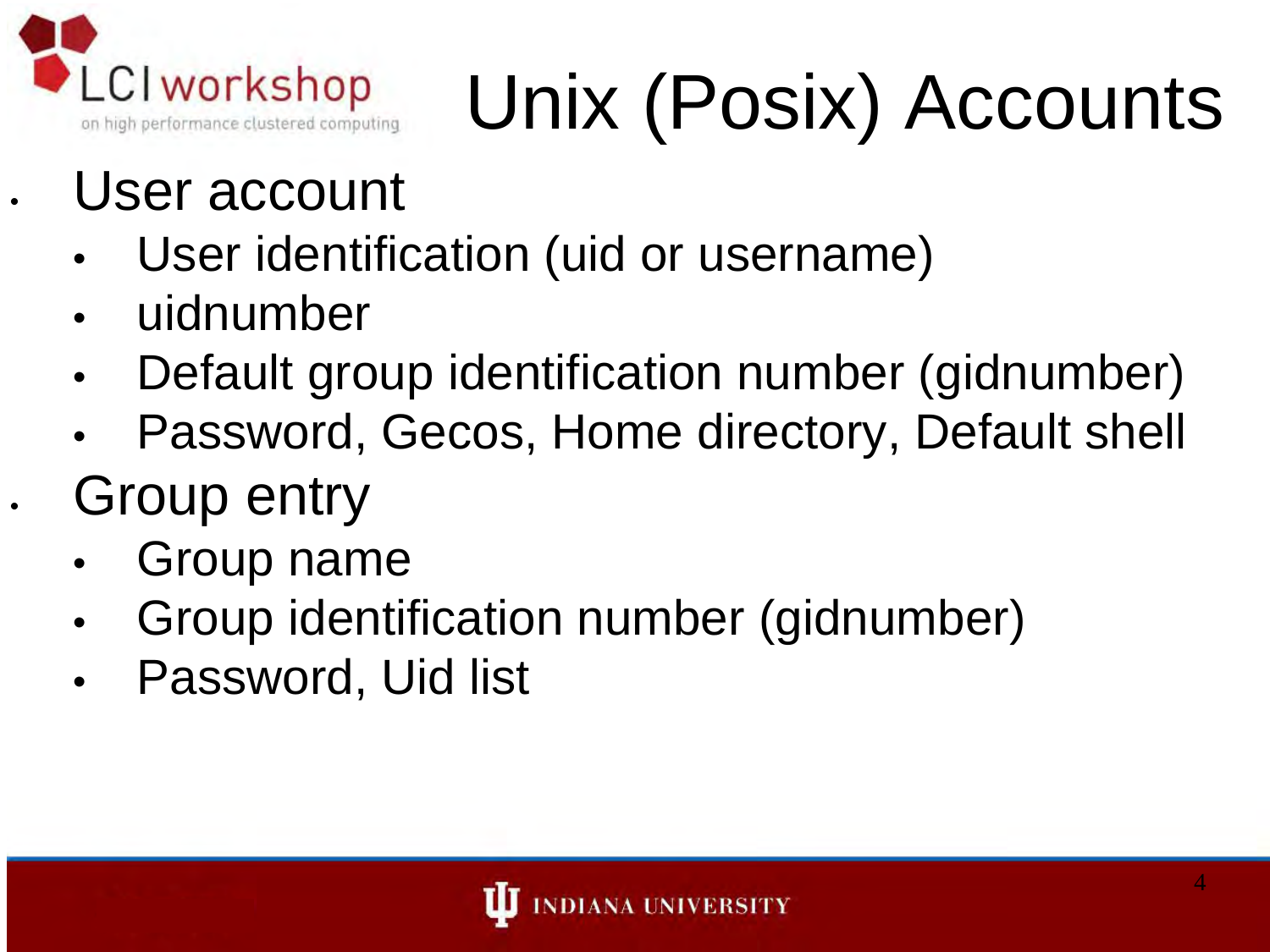

## Storing Authorization Information

- **Flat files** 
	- /etc/passwd

jsmith:\*:510:101:John Smith:/home/jsmith:/bin/bash uid:password:uidnum:gidnum:gecos:homedir:shell

/etc/group users:x:101:jdoe gid:password:gidnumber:userlist

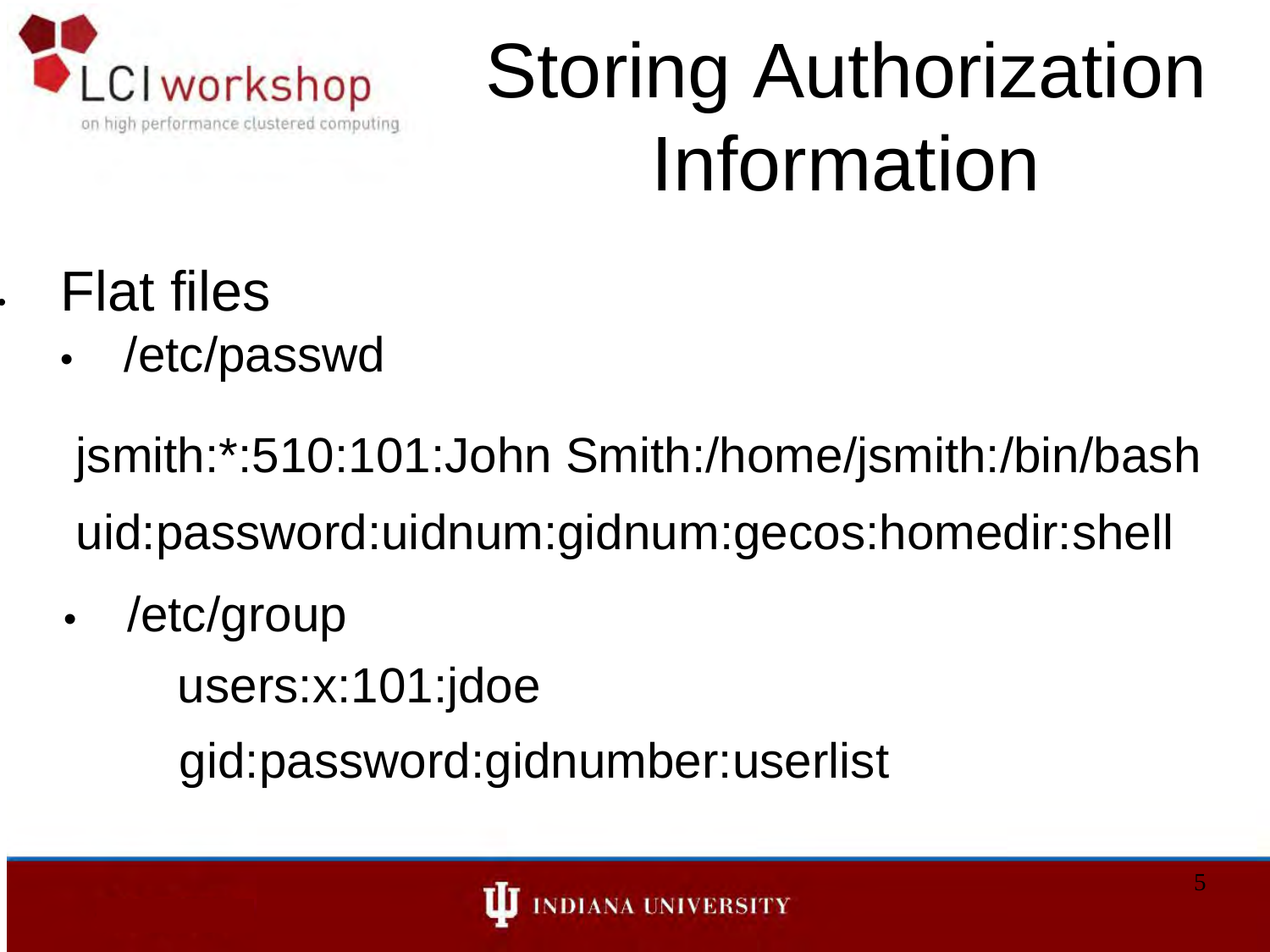

## **Centralized** Authorization Info

- Lightweight Directory Access Protocol (LDAP)
	- Can be used to store any directory information
		- telephone book, address book, network information, etc.
	- Based on x.500
- Microsoft ADS (LDAP-based)
- NIS (not really used anymore)

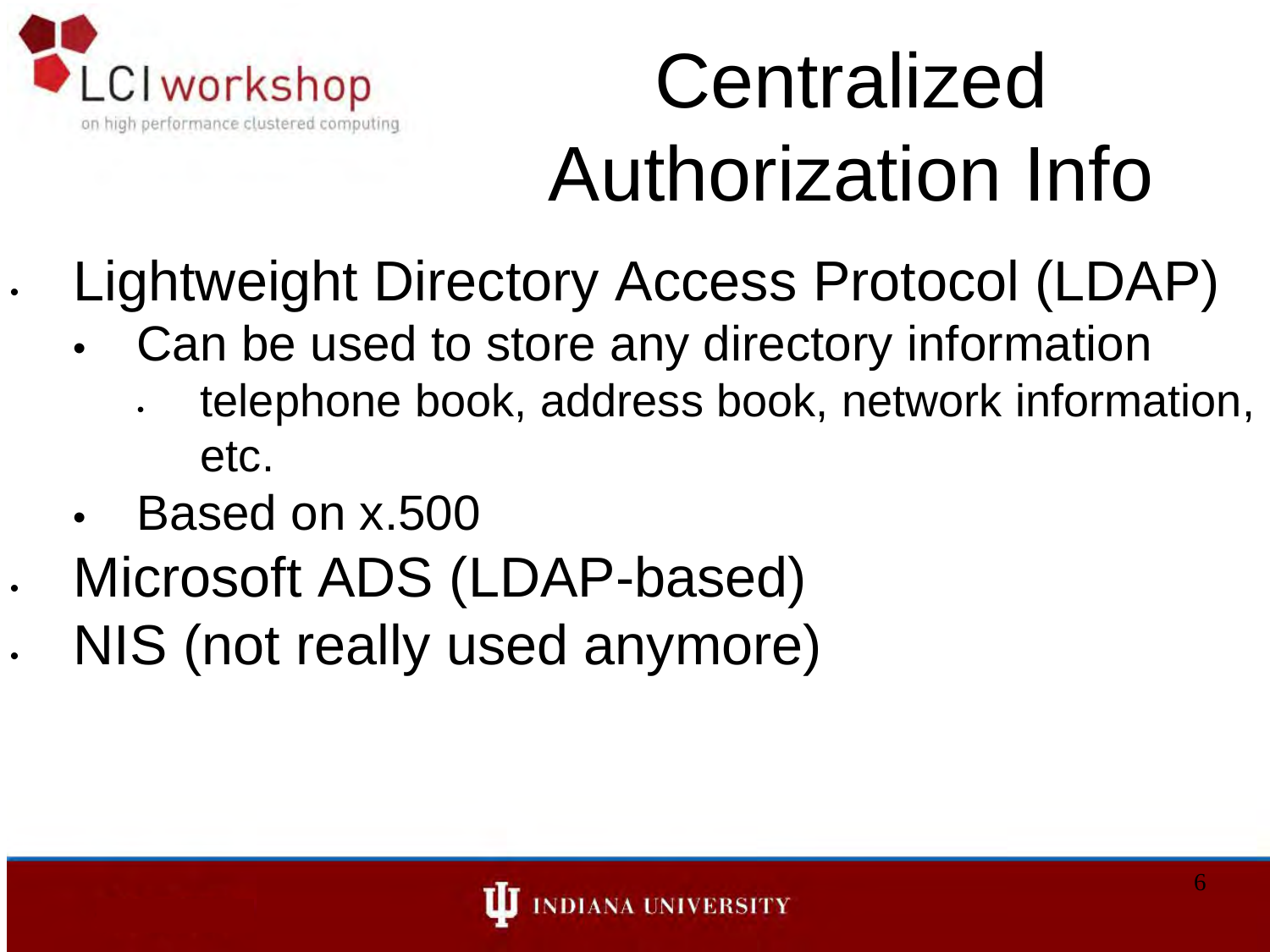

#### LDAP Structure



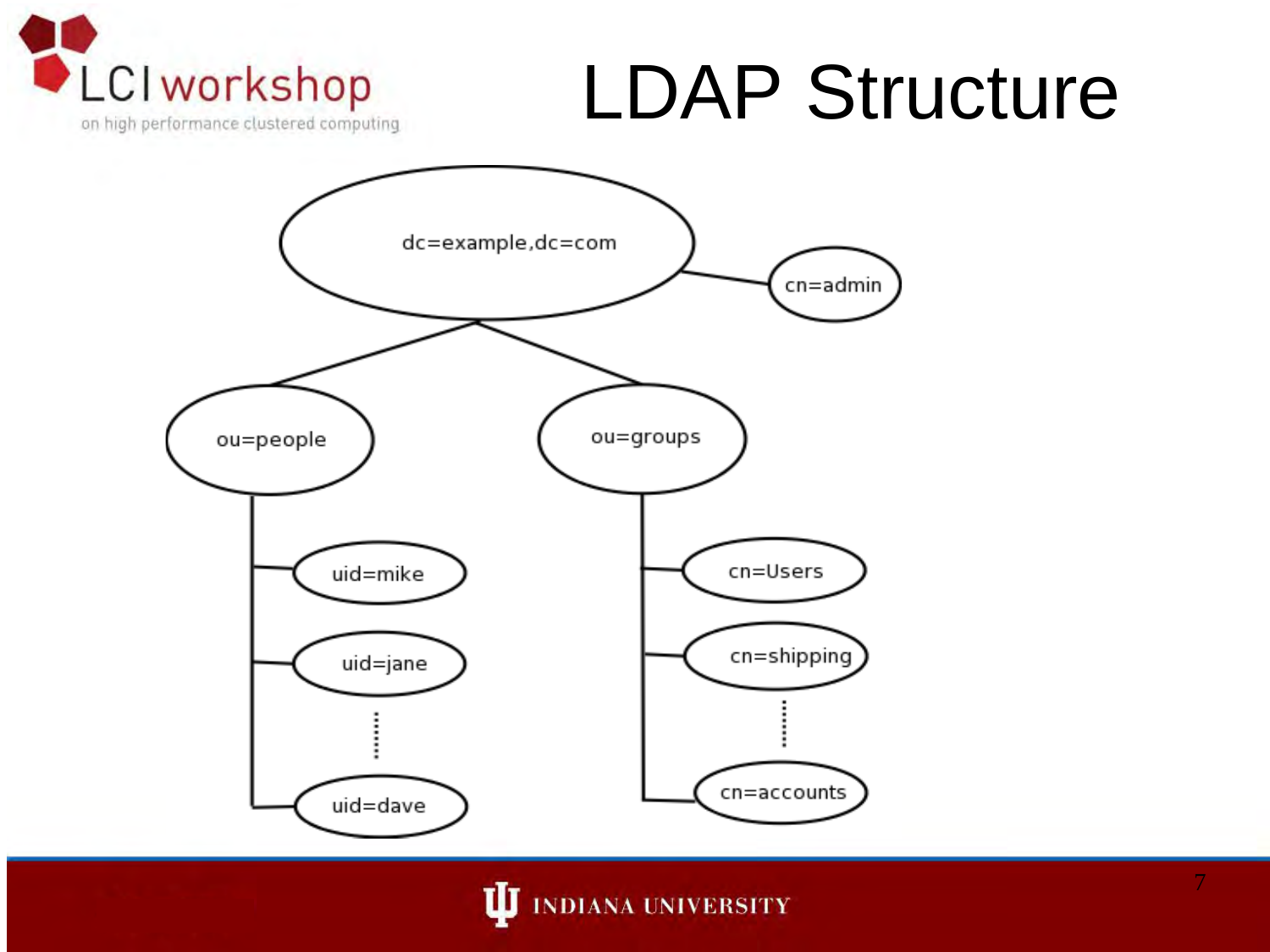

## Berkeley LDAP Utilities

- ldapadd
- **Idapmodify**
- **Idapdelete**
- **Idapsearch**
- slapcat

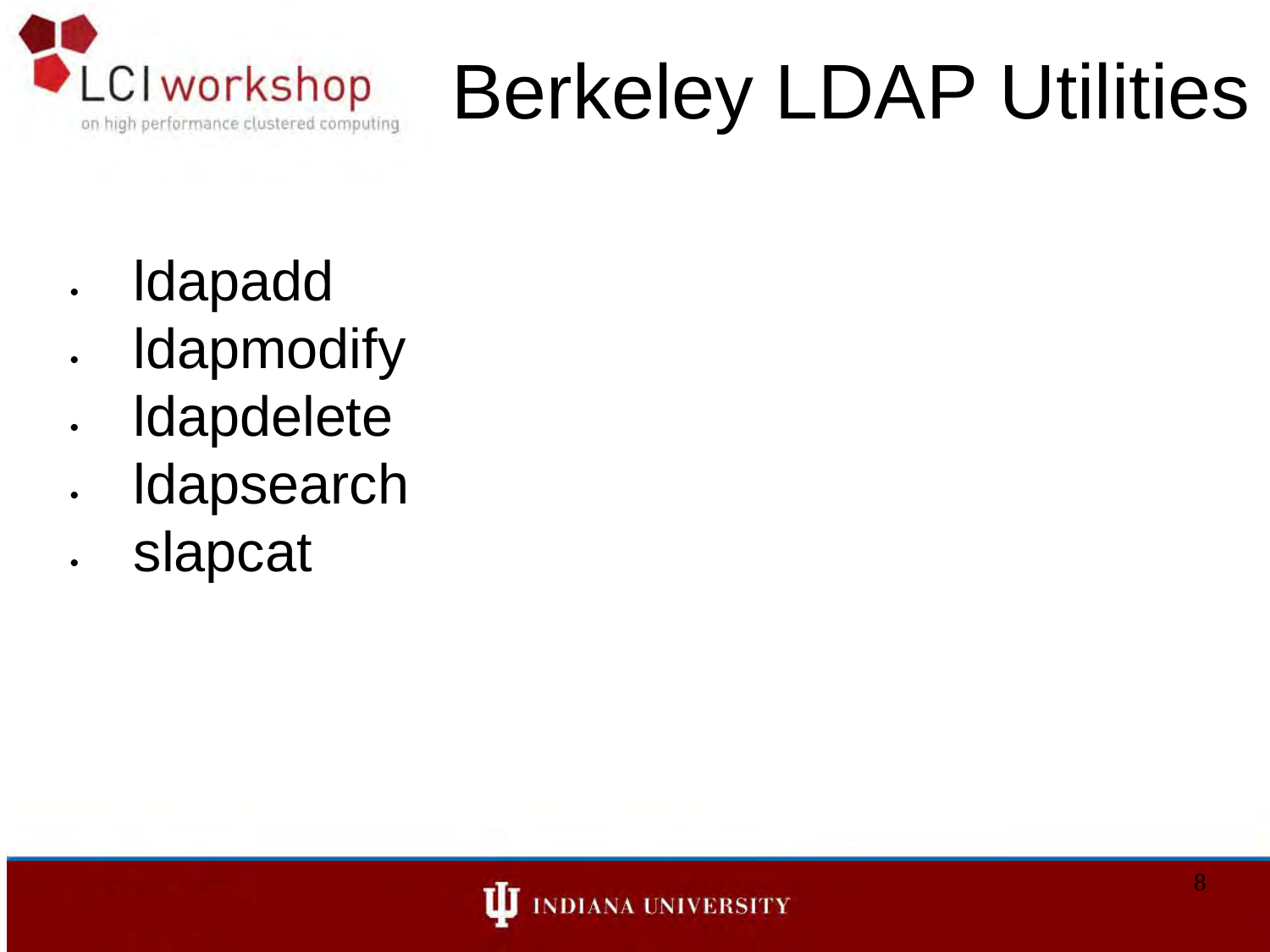

# LDAP Server Config

- /etc/openldap/slapd.conf
- slapd.conf is now stored in the LDAP directory tree
- slaptest

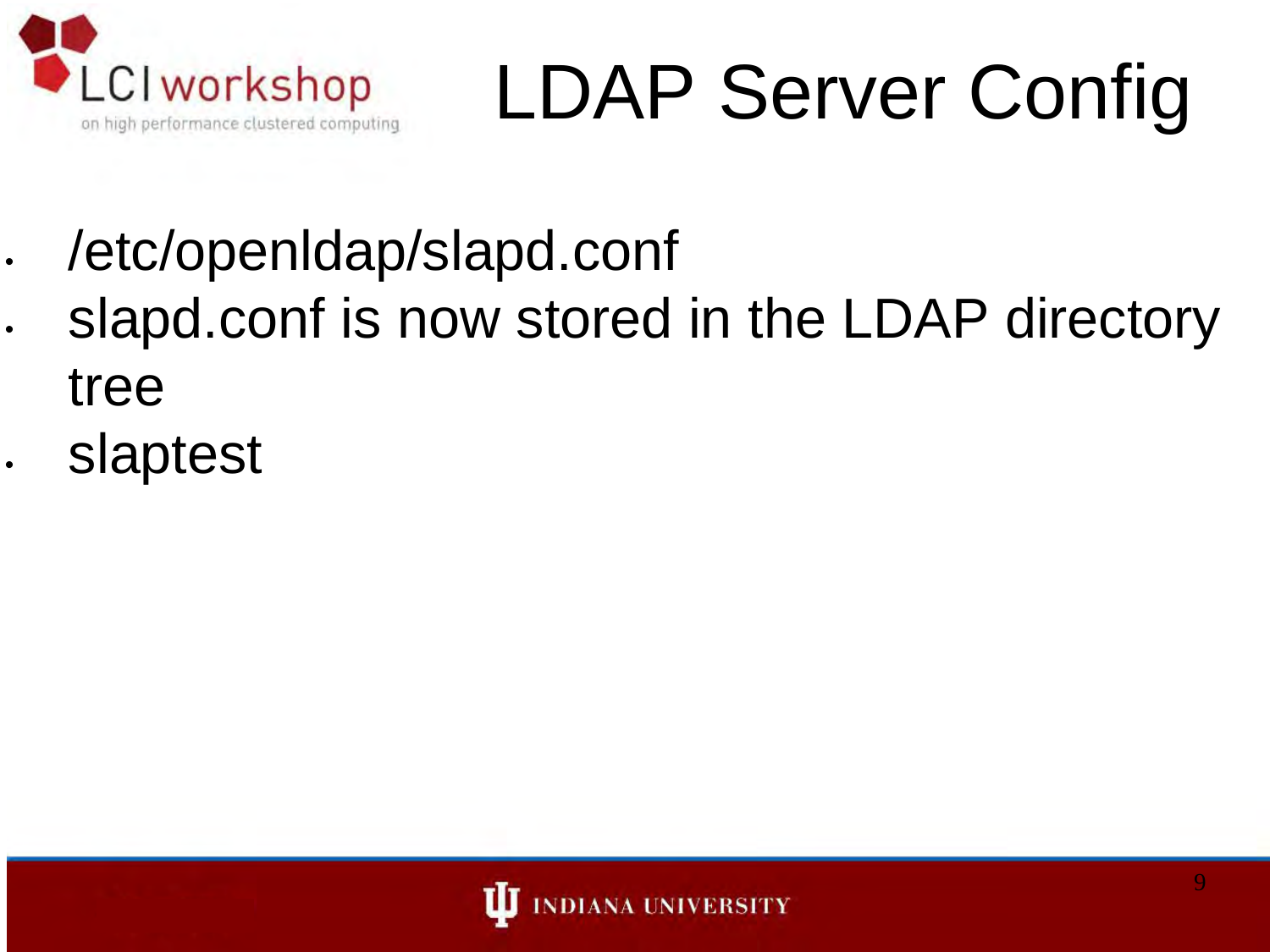

# LDAP Client Config

- /etc/openldap/ldap.conf
- uri ldaps://ldap.test.com:636 ldaps://ldap2.test.com:636
- base dc=YourCompany,dc=com

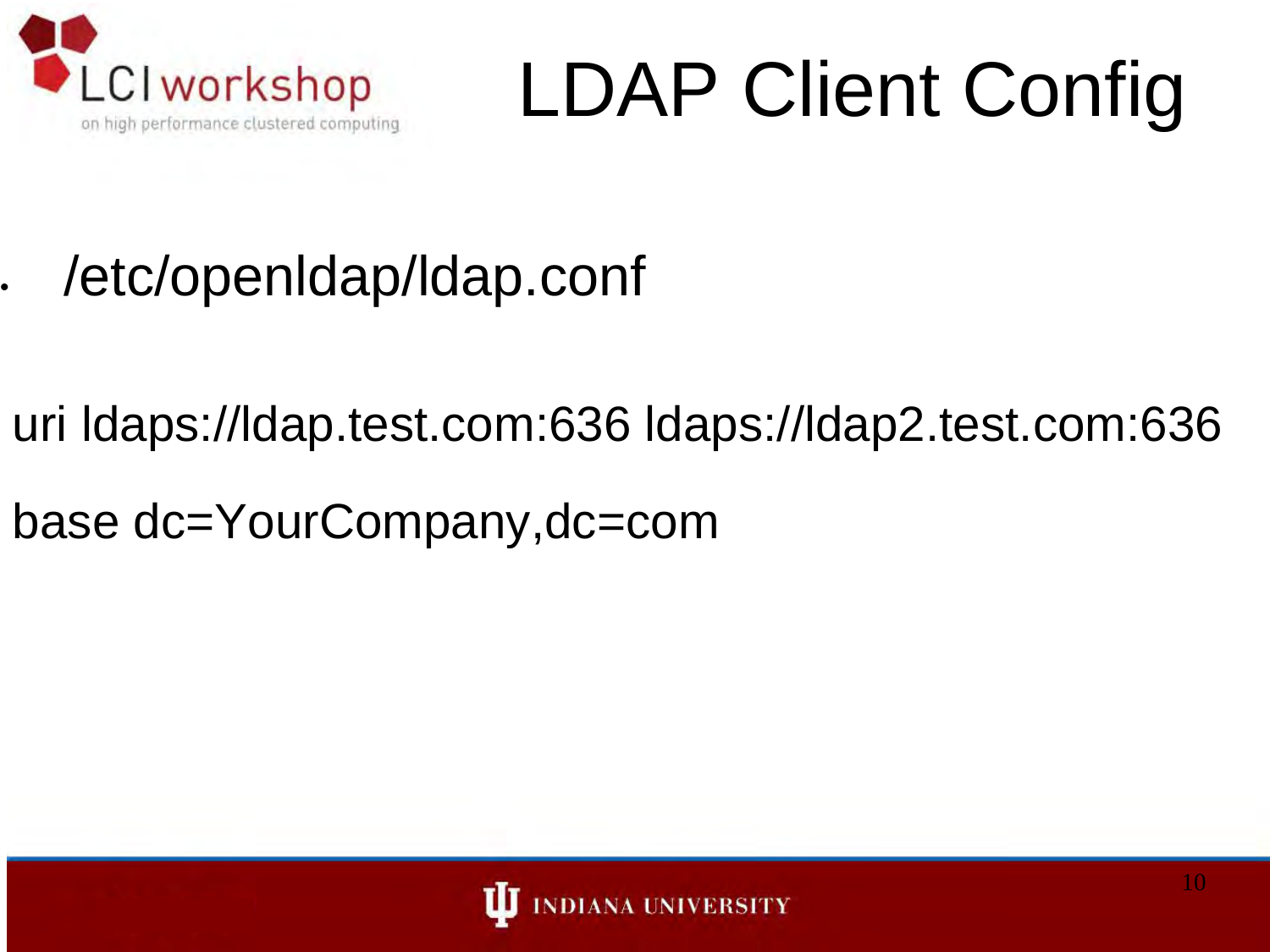

#### Using Authorization Information

- Name Service Switch
	- /etc/nsswitch.conf

passwd: files ldap shadow: files group: files ldap

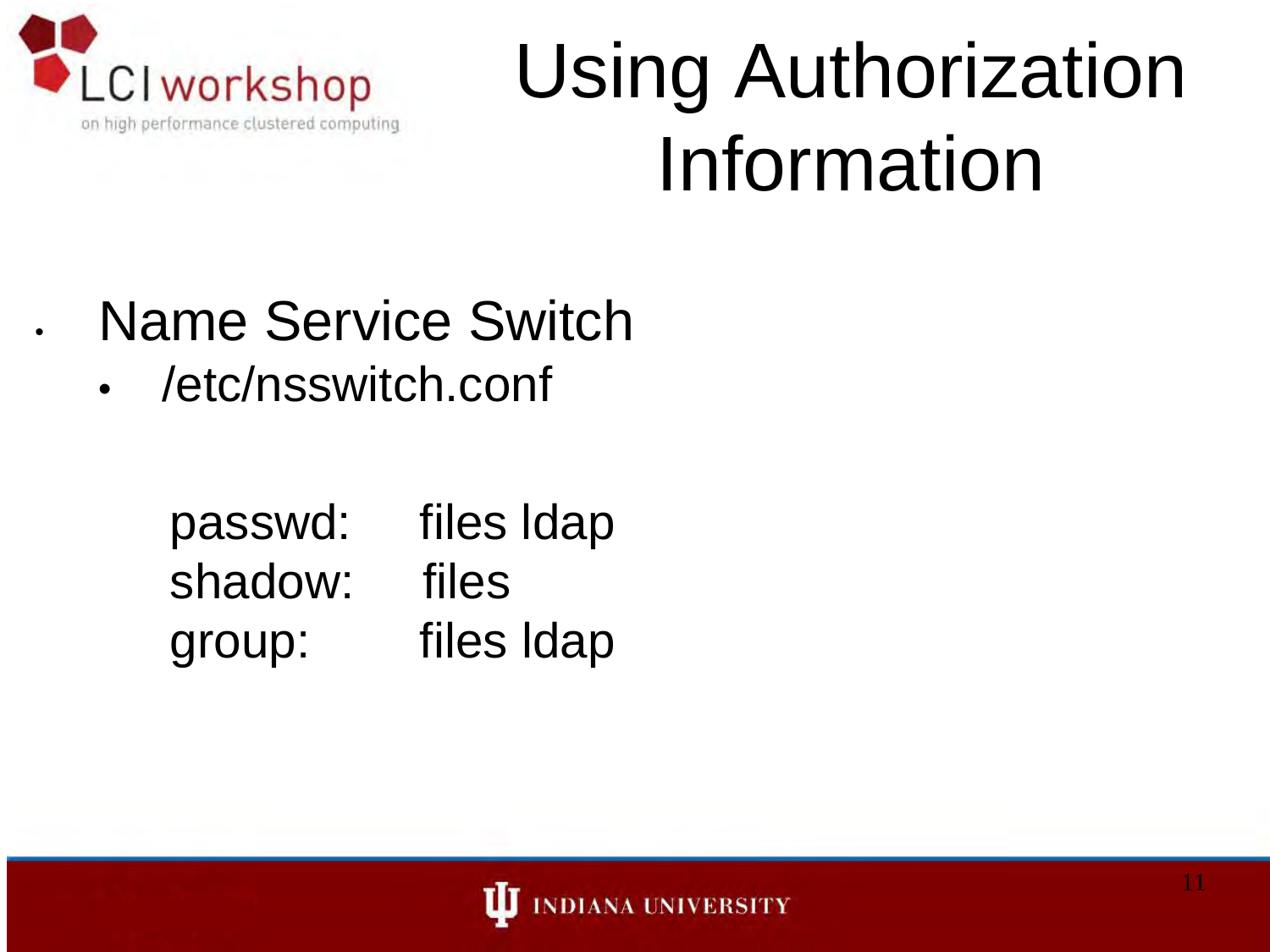

## Using Authorization Information

- Pluggable Authentication Modules (PAM)
- Uses plugins (libraries) to make authentication and authorization decisions.
- Standardized configuration files in /etc/pam.d/

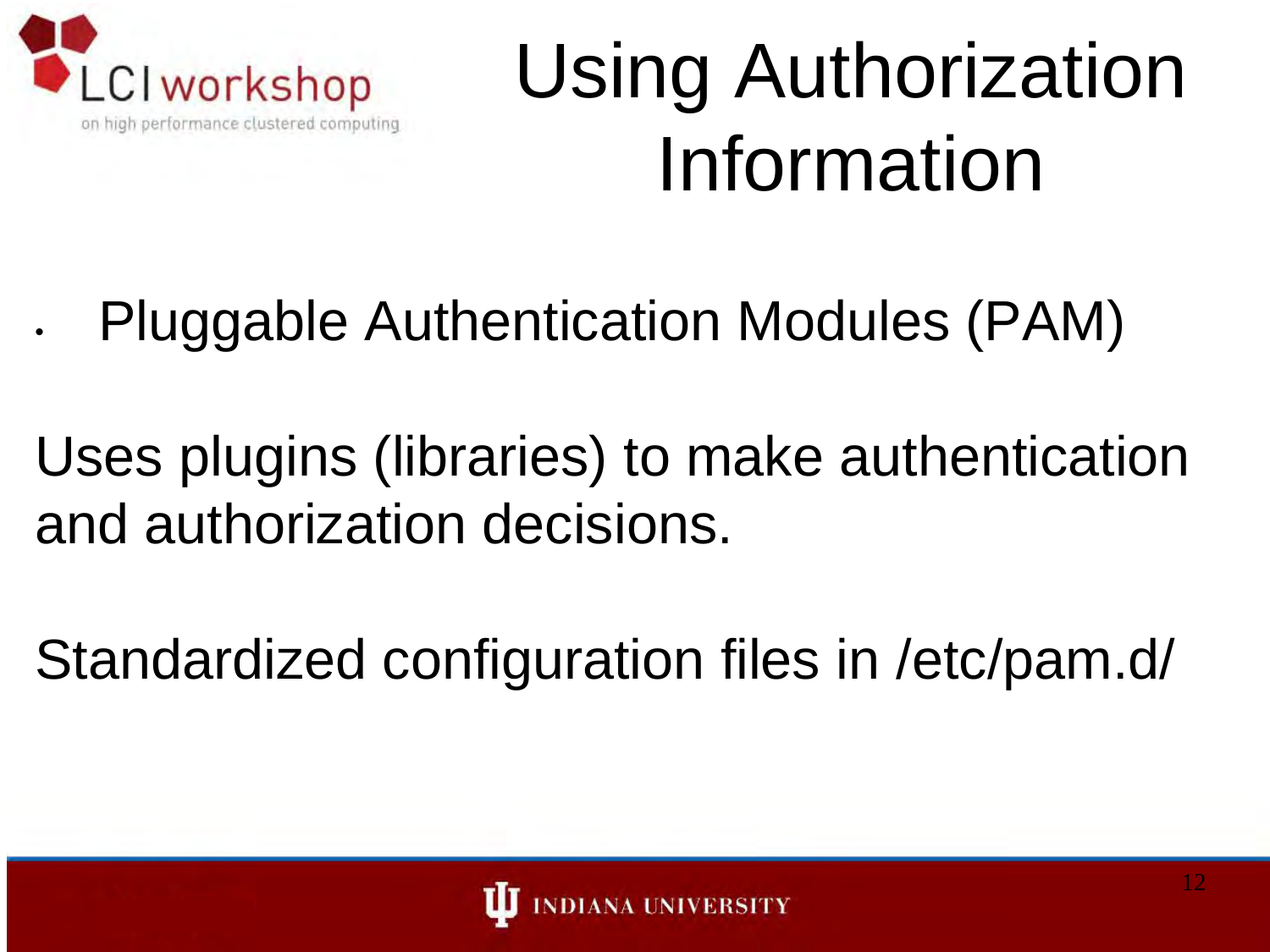



#### File systems

- Home directory /home/jsmith
- **Other directories/files**

**adrwxr-x--- 14 jsmith adm 4096 Jun 23 17:42 mydir** 

- **Logins** 
	- /etc/security/access.conf
		- : ALL EXCEPT (adm) jdoe root : ALL
- Printers, Tape drives, Queues, QOS, etc.

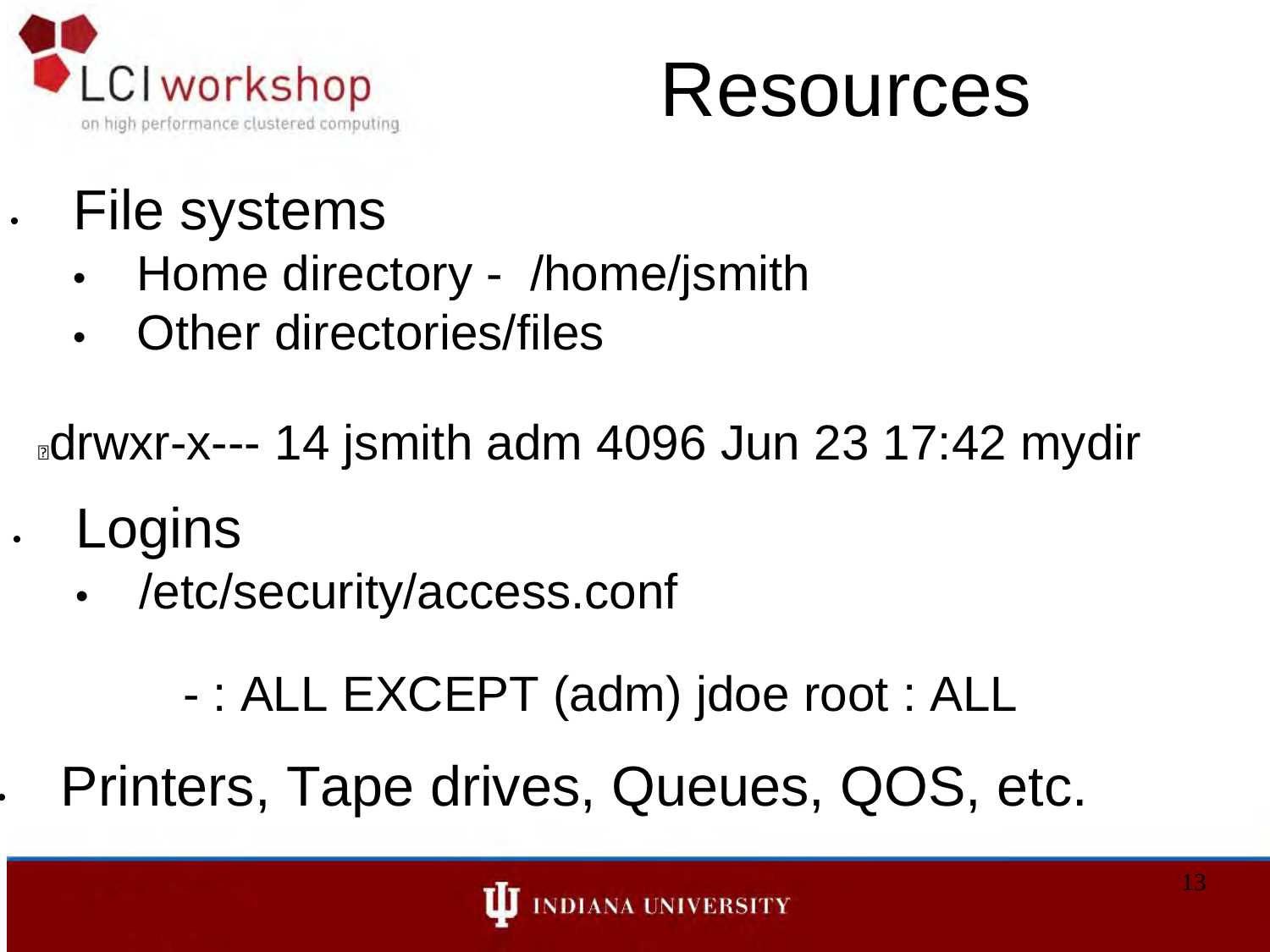

## Authentication or How Do I Know Who You Are?

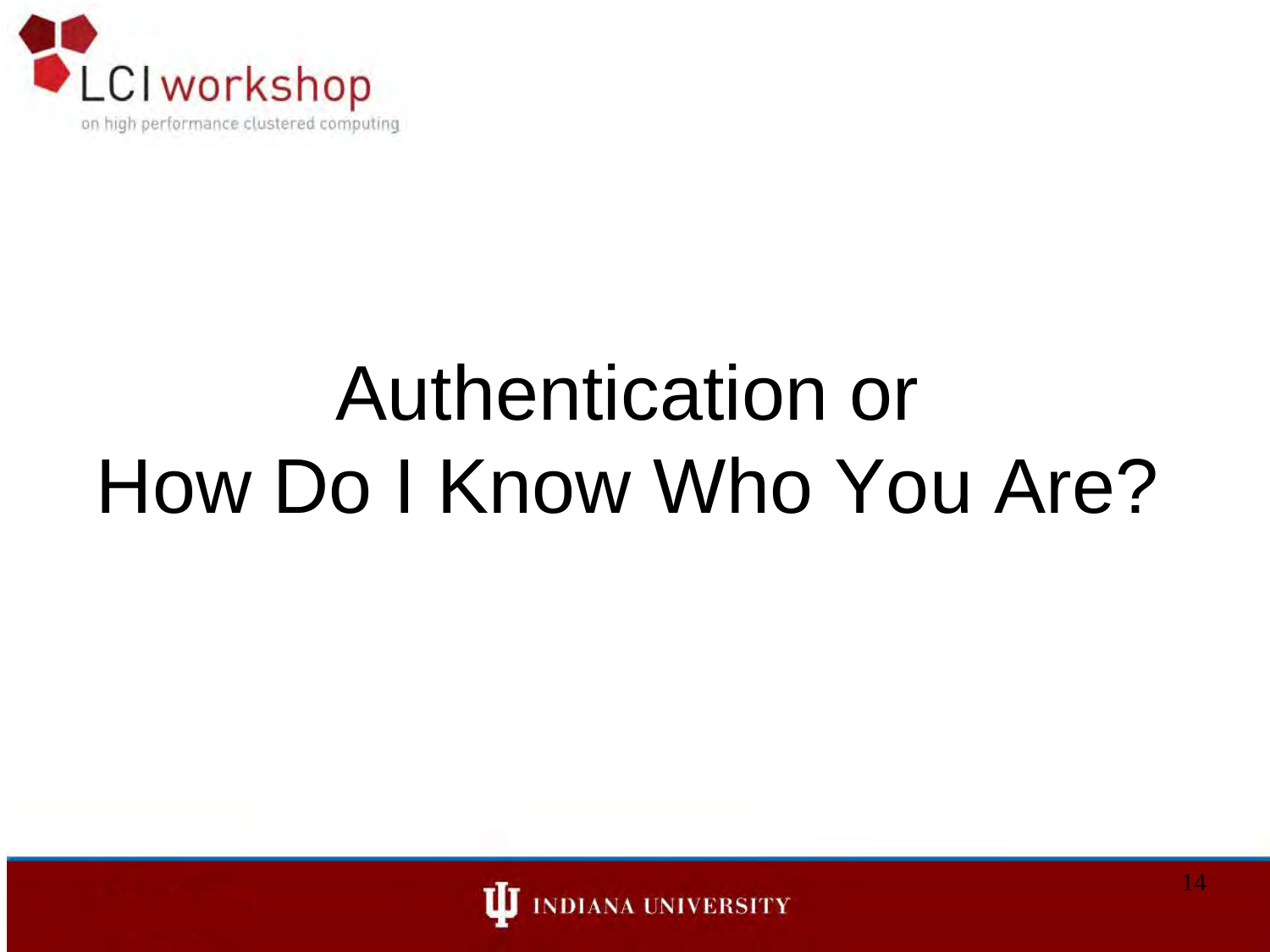

## Identity Methods

- **Passwords** 
	- Encryption (DES,MD5,SHA)
- One-time password (OTP)
- ssh keys
	- ssh-keygen
	- id\_rsa.pub --> /home/jdoe/.ssh/authorized\_keys
	- Requires shared home directory file system
	- ssh host-based authentication

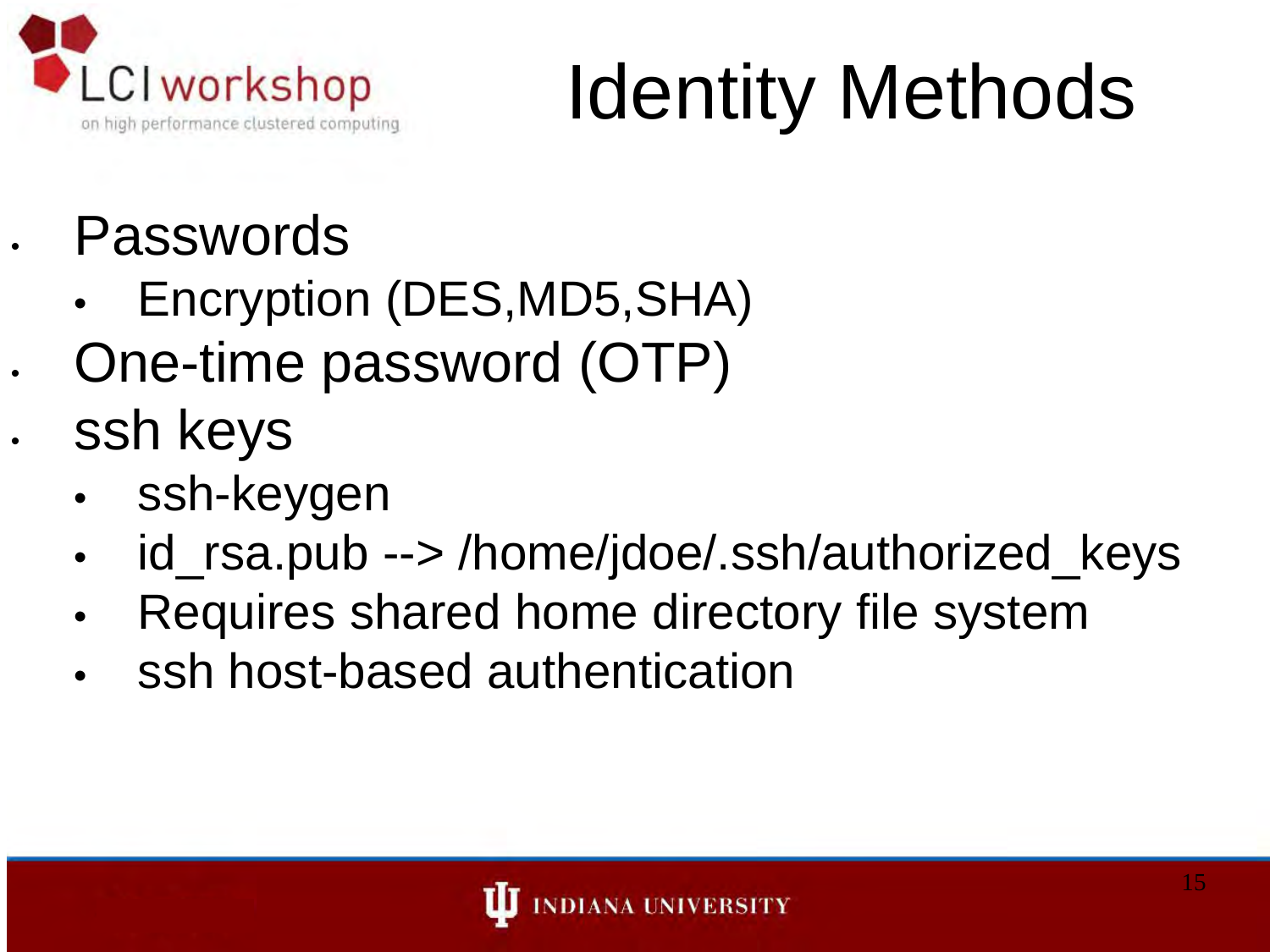

## Identity Methods (cont.)

#### • Cert-based

- Public Key Infrastructure (PKI)
- Certificate Authorities (CA)
- One-Time Passwords (OTP)

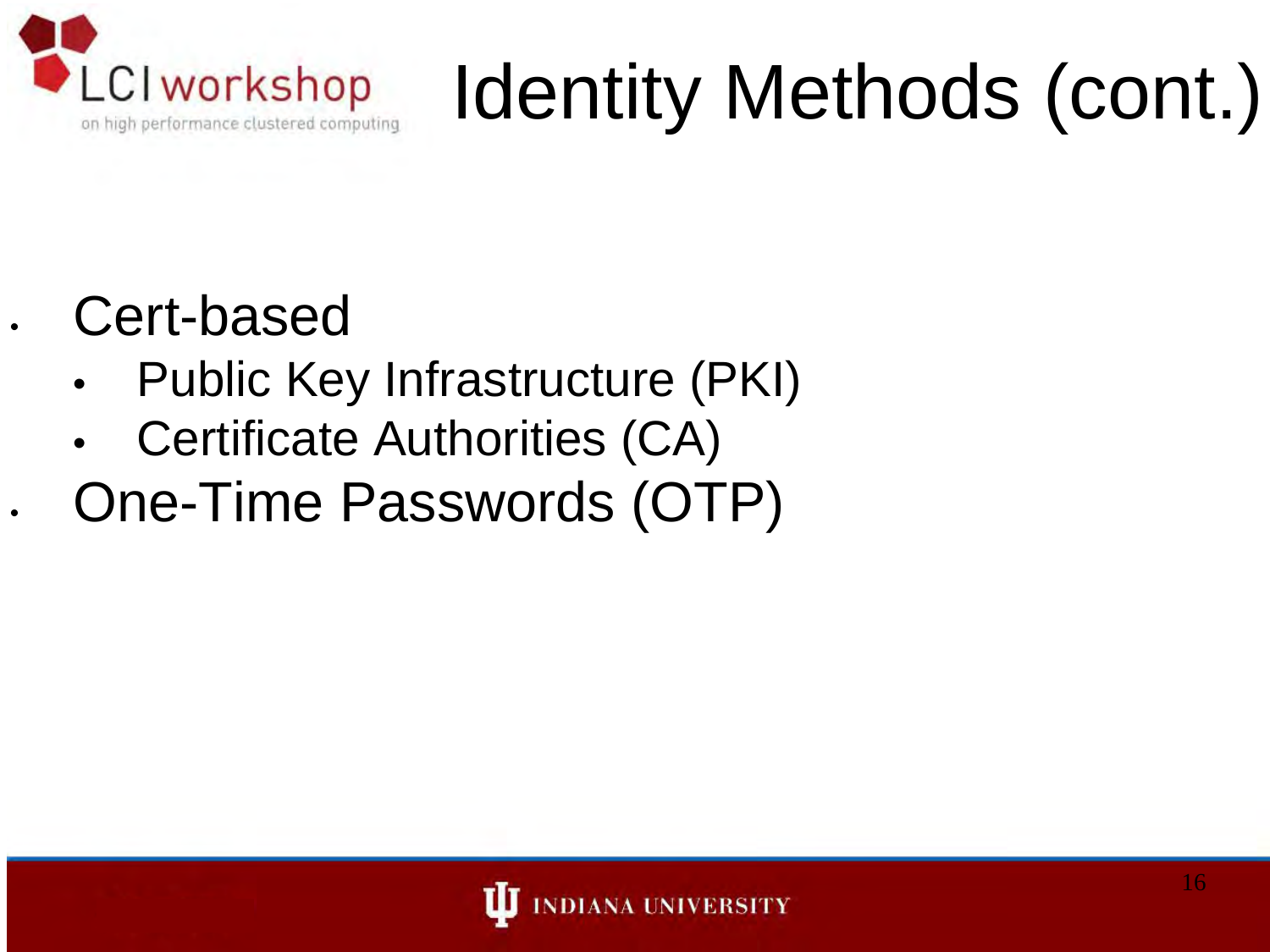

## Storing Authentication Information

- Flat files
	- /etc/shadow

jsmith:\$1\$xyRJYAkX\$k5wv3HHv73ulSzcUAkq1q.:15842:0:99999:7:::

- uid:password:last changed:may be changed:must be changed: expire warning:disable after expired:disabled:reserved
- LDAP (only use SSL wrapped LDAP)
- **Kerberos** 
	- Returns a tickets you can use for future authentications

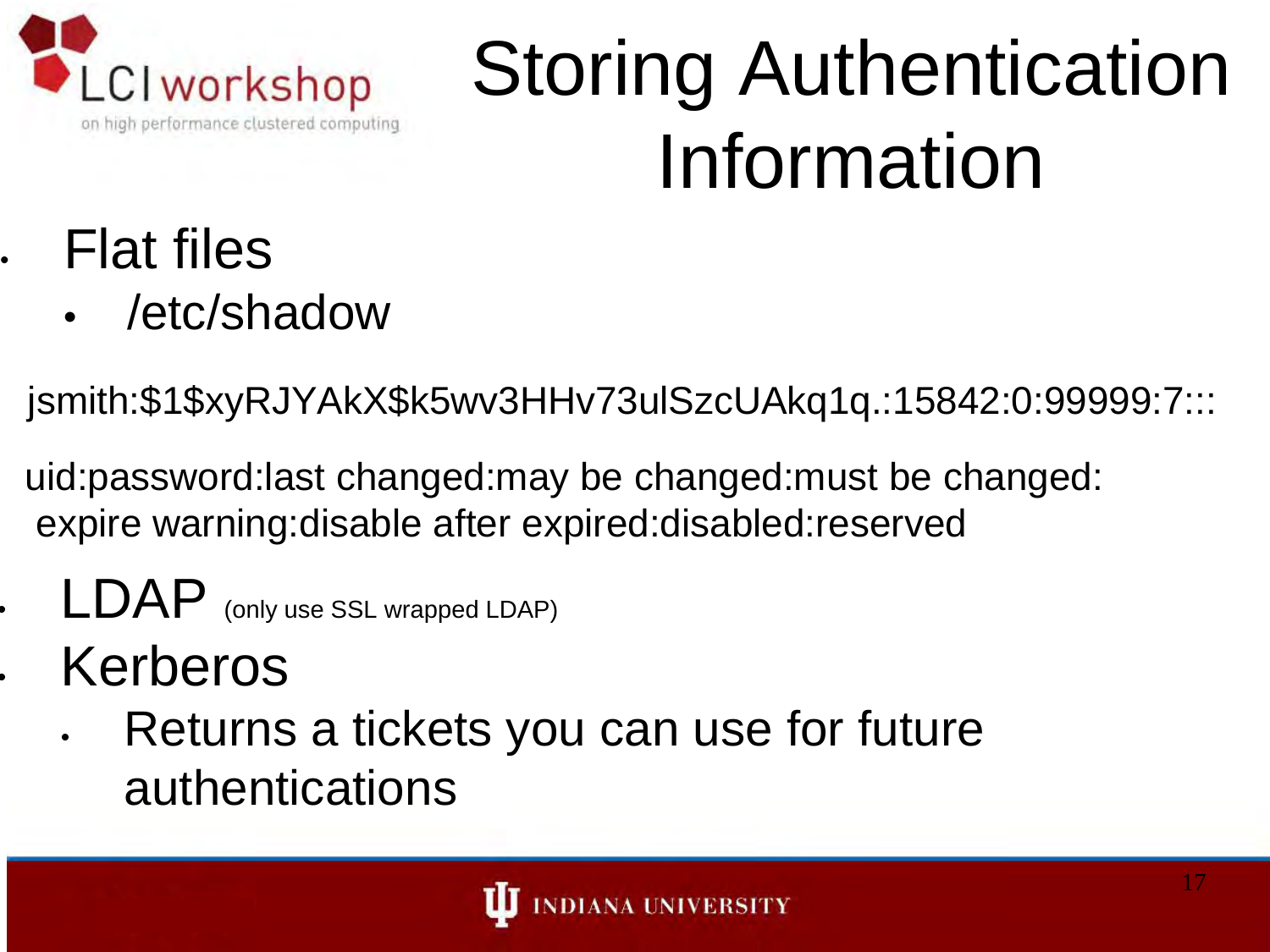

## Using Authentication Methods

#### Service specific

- Configure each service to use the authentication system
- **GSISSH**
- Pluggable Authentication Modules (PAM)

| auth required   | pam_env.so   |                            |
|-----------------|--------------|----------------------------|
| auth sufficient | pam_unix2.so |                            |
| auth sufficient |              | pam_krb5.so use_first_pass |
| auth required   | pam_deny.so  |                            |

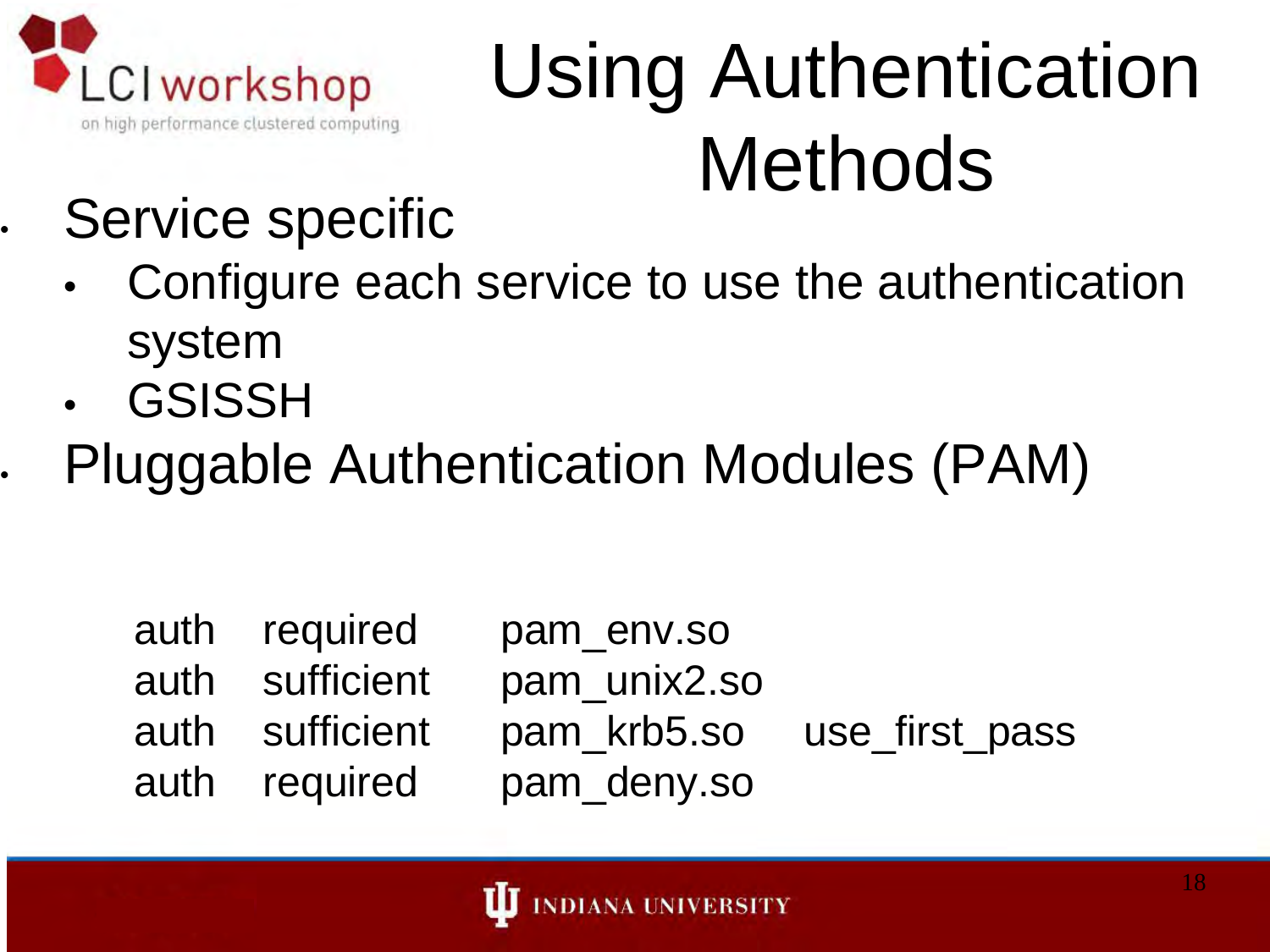

#### Specific Example

#### ssh

/etc/ssh/sshd\_config

PubkeyAuthentication yes PasswordAuthentication yes KerberosAuthentication yes UsePam yes

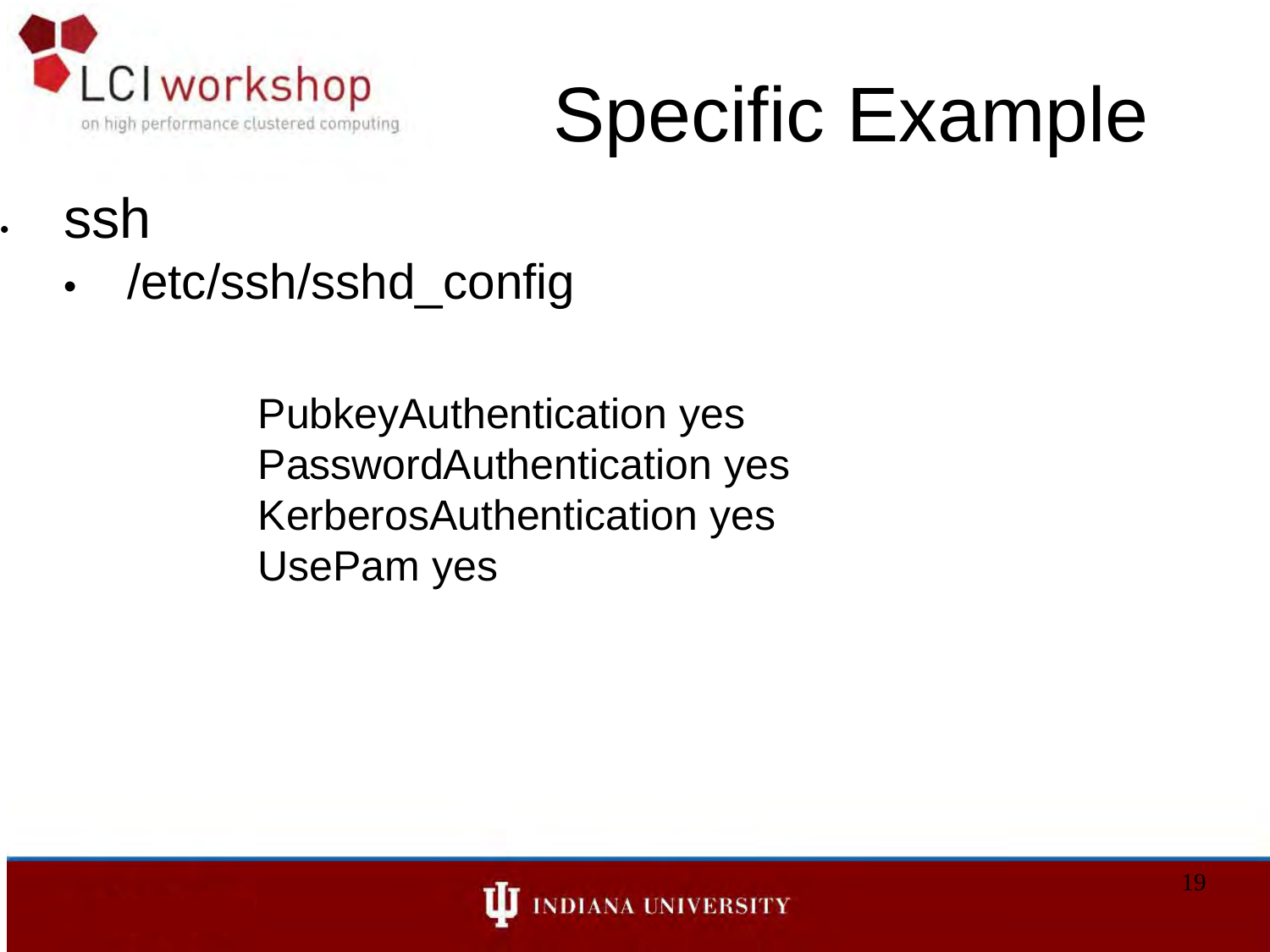



- Passwords or passphrases
- Picking good passwords
	- 14 characters is the minimum
	- Minimum 4 word long passphrase
	- Misspell one of the words to be extra secure
- Changing passphrases
	- Forcing users to change their passphrase too often is insecure
	- At a minimum, change your passphrase yearly
- Cracking passphrases
	- John the ripper (GPU enabled now)